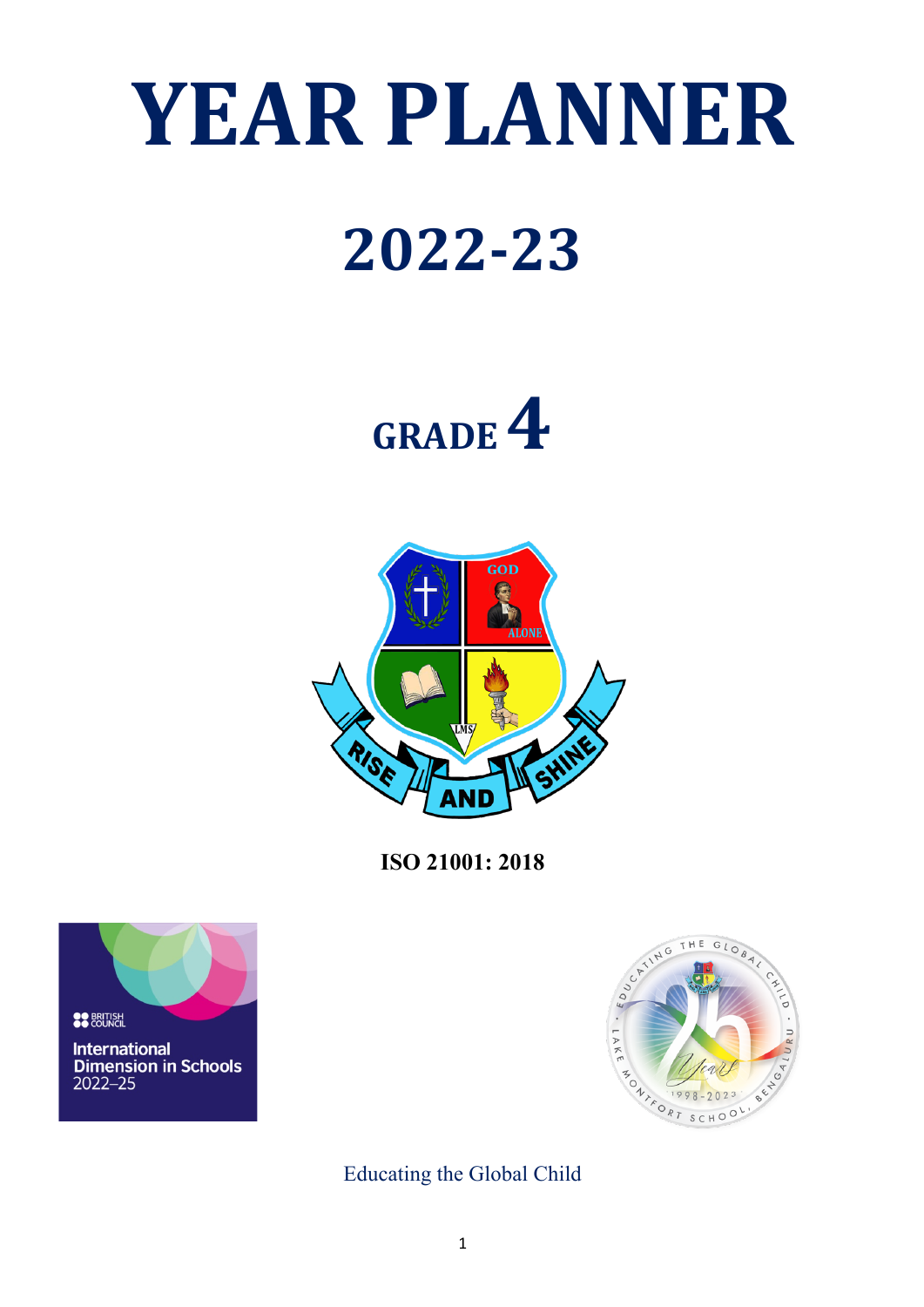# **ENGLISH**

| <b>MONTH</b>     | <b>CHAPTER / CONTENT</b>                                                                                                                 | <b>TEST / EXAM</b>                                                                                                                                                                                                                           | <b>TOPICS FOR SPEAKING</b><br><b>&amp; LISTENING SKILLS</b><br>(LANGUAGES) |
|------------------|------------------------------------------------------------------------------------------------------------------------------------------|----------------------------------------------------------------------------------------------------------------------------------------------------------------------------------------------------------------------------------------------|----------------------------------------------------------------------------|
| <b>JUNE</b>      | Lit: Lesson: 1.<br>MCB & AB: Lesson: 1.<br>Gram: Lessons: 1, 2, 3.<br>Writing skill: Paragraph<br>Writing                                |                                                                                                                                                                                                                                              |                                                                            |
| <b>JULY</b>      | Lit: Lessons: 2&3.<br>MCB & AB: Lesson: 2.<br>Gram: Lessons: 4 to 6.<br>Comprehension: 1.                                                | PT-1 (TERM I) Portion:<br>Lit: Lessons: 1,2 & 3.<br><b>MCB &amp; AB: Lessons: 1 &amp; 2.</b><br>Gram: 1-5.<br>Comprehension.                                                                                                                 | <b>Speaking Skills:</b><br><b>Recitation</b>                               |
| <b>AUGUST</b>    | Lit: Lessons: $4 & 6$ .<br>MCB & AB: Lessons: $3 & 4$ .<br>Gram: Lessons: 7, 22 and 25.<br>Writing skill: Writing notes<br>and messages. |                                                                                                                                                                                                                                              |                                                                            |
| <b>SEPTEMBER</b> | Writing skill (Informal letter)<br>Comprehension: 2.<br><b>Completion of Portion.</b><br><b>Revision</b>                                 | <b>HALF YEARLY EXAM</b><br><b>PORTION:</b><br>Lit: Lessons: $(1,2,3, 4 \& 6)$<br>$MCB & AB: (1-4)$<br>Gram: (1 to 7, 22 & 25.)<br>Writing Skills: (Paragraph Writing,<br>Informal letter,<br>Writing notes and messages.)<br>Comprehensions. |                                                                            |
| <b>OCTOBER</b>   | Lit: Lesson: 5.<br>MCB & AB: Lesson: 5.<br>Gram: Lessons: 8,9,10.                                                                        |                                                                                                                                                                                                                                              |                                                                            |
| <b>NOVEMBER</b>  | Lit: Lessons: $7 & 8$ .<br>MCB & AB: Lesson: 6.<br>Gram: Lessons: 11,12,13.<br>Writing Skill: Diary Writing.                             |                                                                                                                                                                                                                                              |                                                                            |
| <b>DECEMBER</b>  | Lit: Lesson: 9.<br>MCB & AB: Lesson: $7$ .<br>Gram: Lessons: 14,17.<br>Writing Skill: Story Writing.                                     | PT-1 (TERM II) Portion:<br>Lit: Lessons: 5,7, 8<br>MCB & AB: Lessons: $5 & 6$ .<br>Gram: Lessons 8-13.<br>Comprehension.                                                                                                                     | <b>Speaking Skills:</b><br><b>Speech</b>                                   |
| <b>JANUARY</b>   | Lit: Lesson: 10.<br>MCB & AB: Lessons: $8 & 9$ .<br>Gram: Lessons: 18 & 24.<br>Comprehension: 3.                                         |                                                                                                                                                                                                                                              |                                                                            |
| <b>FEBRUARY</b>  | Lit: Lesson: 11.<br>MCB & AB: Lesson: 10.<br>Gram: Lessons: 19, 20, 21<br>Composition: 1 (Formal<br>Letter)                              |                                                                                                                                                                                                                                              |                                                                            |
| <b>MARCH</b>     | <b>Completion of Portion.</b><br><b>Revision</b>                                                                                         | <b>ANNUAL EXAM PORTION:</b><br>Lit: Lessons: $(5,7,8,9,10 \& 11)$<br>MCB & AB: $(5 to 10)$<br>Gram: (8 to 14, 17 to 22 & 24)<br><b>Writing Skills: (Oct to March)</b><br>Comprehensions.                                                     |                                                                            |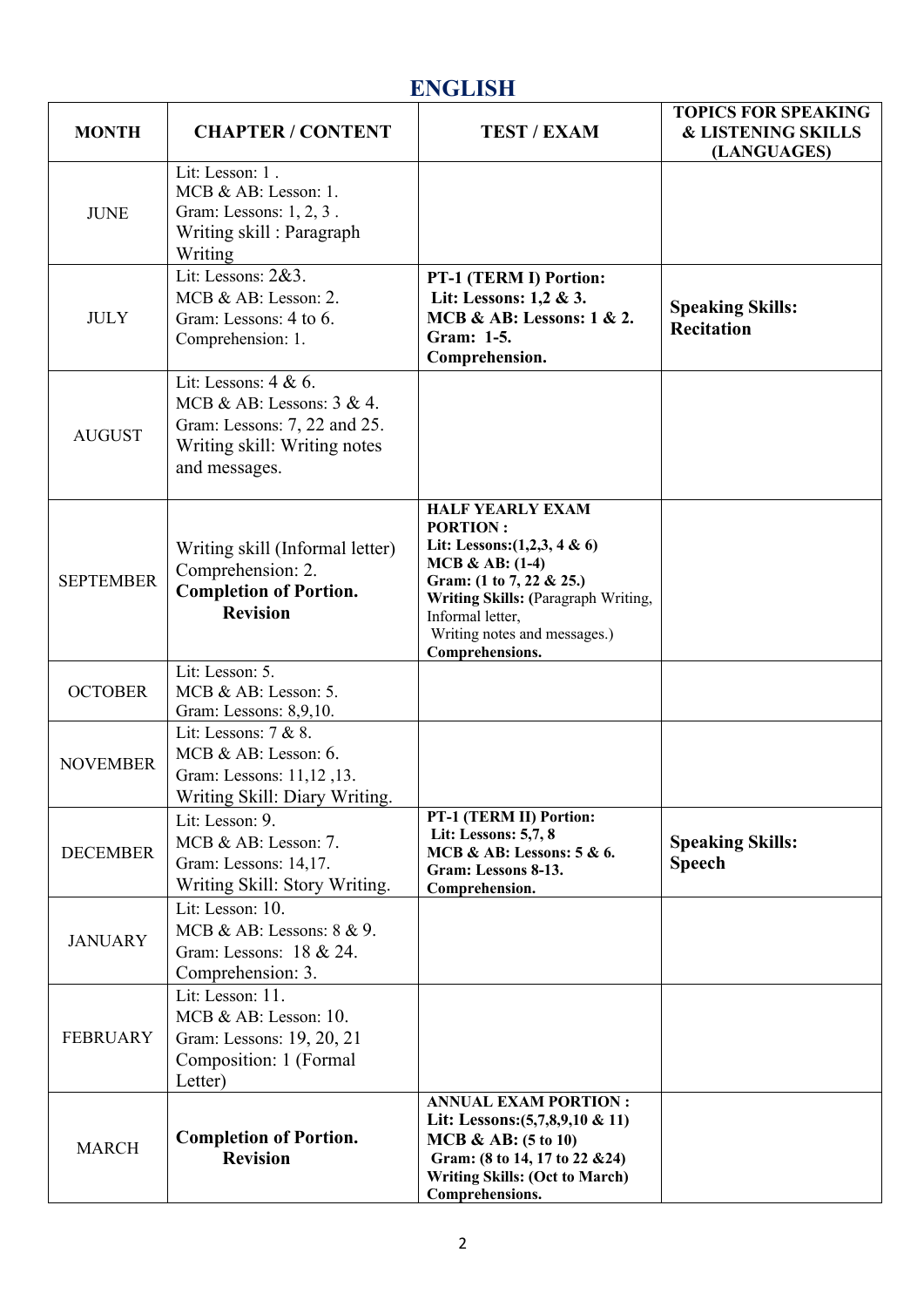| <b>HINDI</b>                   |                                                                                                                                            |                                                                              |                                                             |
|--------------------------------|--------------------------------------------------------------------------------------------------------------------------------------------|------------------------------------------------------------------------------|-------------------------------------------------------------|
| <b>MONTH</b>                   | <b>CHAPTER / CONTENT</b>                                                                                                                   | <b>TEST / EXAM</b>                                                           | <b>TOPICS FOR SPEAKING</b><br><b>&amp; LISTENING SKILLS</b> |
| <b>JUNE</b>                    | वर्णमाला, बारहखडी, र के रूप<br><b>पाठ</b> 1.प्रकति कहती है<br><b>व्याकरण</b> – संज्ञा , सर्वनाम,                                           |                                                                              |                                                             |
| <b>JULY</b>                    | पाठ 2. अदभुत बातें (संवाद)<br><b>व्याकरण</b> – लिंग, पत्र–लेखन                                                                             | <b>PERIODIC TEST - 1</b><br>$(TERM - 1)$<br>PORTION : $-1, 2$<br>व्याकरण     | श्रवण / वाचनकौशल- १<br>शेखचिल्ली का सपना                    |
| <b>AUGUST</b>                  | <b>पाठ</b> -3. शेखचिल्ली का सपना<br>पाठ-4. पुष्प की अभिलाषा<br>व्याकरण - पर्यायवाची शब्द,<br>वर्ण- विच्छेद , विलोम शब्द, अनुच्छेद-<br>लेखन |                                                                              |                                                             |
| <b>SEPTEMBE</b><br>$\mathbf R$ | पुनरावर्तन<br>अर्धवार्षिक परीक्षा                                                                                                          | <b>HALF YEARLY EXAM</b><br>PORTION : - 1, 2, 3, 4<br>व्याकरण                 |                                                             |
| <b>OCTOBER</b>                 | <b>पाठ-</b> 7. बात ऐसे बनी<br><b>व्याकरण-</b> गिनती (१-४०),<br>विशेषण                                                                      |                                                                              |                                                             |
| <b>NOVEMBE</b><br>R            | पाठ- 8. समय का महत्व<br>ब्याकरण- विराम चिह्न, कि और की ,<br>कारक चिह्न ,                                                                   |                                                                              |                                                             |
| <b>DECEMBE</b><br>$\mathbf R$  | <b>पाठ– 10</b> ईदगाह<br>व्याकरण – वाक्य प्रयोग                                                                                             | <b>PERIODIC TEST - 1</b><br>$(TERM - 2)$<br><b>PORTION: - 7,8</b><br>व्याकरण |                                                             |
| <b>JANUARY</b>                 | पाठ- 12 पेड का दर्द (कविता)<br><b>व्याकरण-</b> काल, क्रिया, क्रियाविशेषण                                                                   |                                                                              | श्रवण / वाचनकौशल– २<br>ईदगाह                                |
| <b>FEBRUARY</b>                | <b>व्याकरण-</b> , पत्र–लेखन, लघु कथा,<br>सूचना लेखन                                                                                        |                                                                              |                                                             |
| <b>MARCH</b>                   | पुनरावर्तन<br>वार्षिक परीक्षा                                                                                                              | <b>ANNUAL EXAM</b><br>PORTION :- 7, 8, 10, 12<br>व्याकरण                     |                                                             |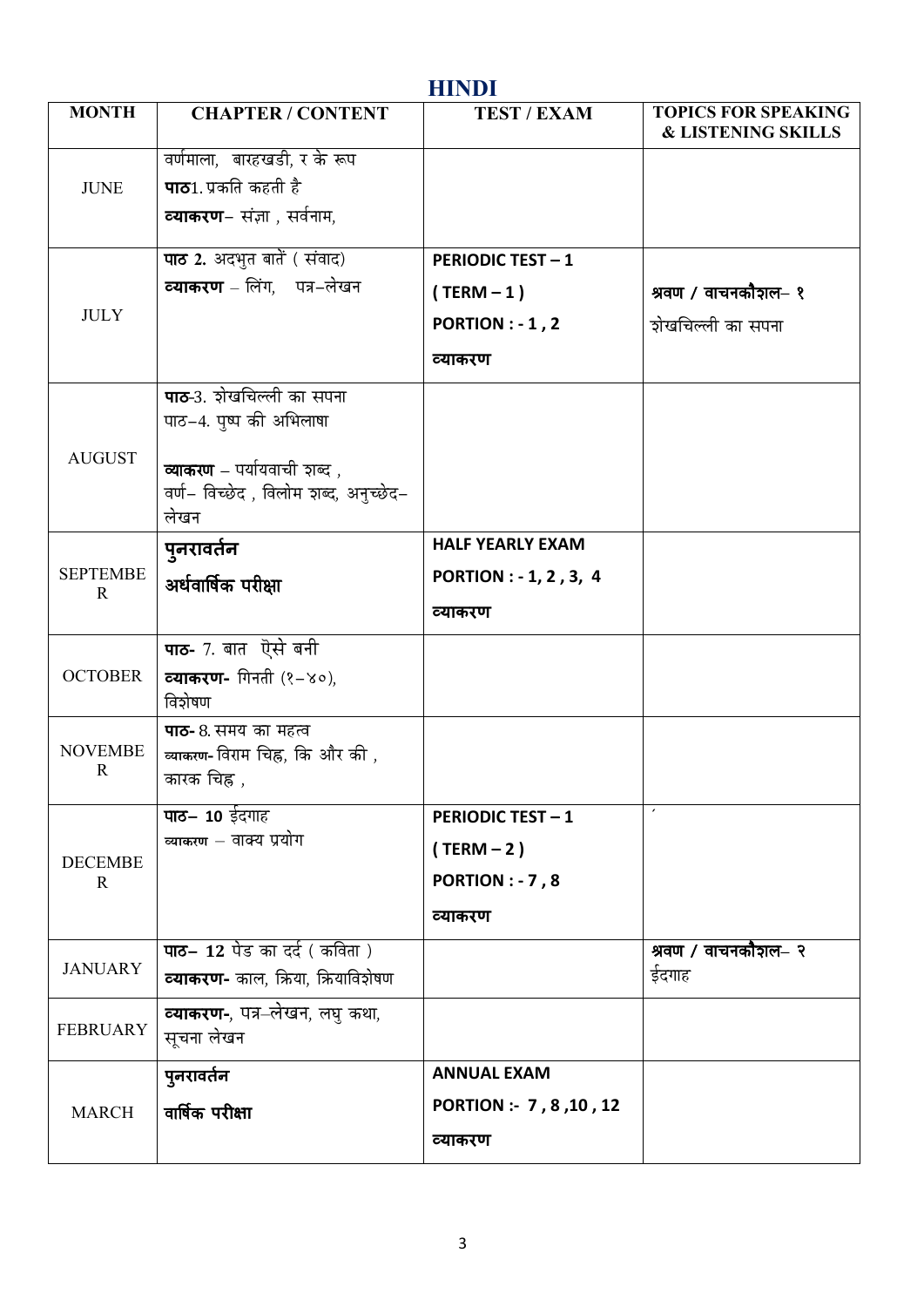## **KANNADA**

| <b>MONTH</b>     | <b>CHAPTER / CONTENT</b>    | TEST / EXAM                        | <b>TOPICS FOR SPEAKING</b><br>& LISTENING SKILLS<br>(LANGUAGES) |
|------------------|-----------------------------|------------------------------------|-----------------------------------------------------------------|
|                  | ಸೇತುಬಂಧ                     |                                    |                                                                 |
| <b>JUNE</b>      | ೧. ಕನ್ನಡಮ್ಮನ ಹರಕೆ (ಪದ್ಯ)    |                                    |                                                                 |
|                  | ಭಾಷಾ ಚಟುವಟಿಕೆ               |                                    |                                                                 |
|                  | ೨. ಬುದ್ಧಿವಂತ ರಾಮಕೃಷ್ಣ       | PERIODIC TEST -I (TERM - I)        | ಬುದ್ಧಿವಂತ ರಾಮಕೃಷ್ಣ                                              |
|                  | ಭಾಷಾ ಚಟುವಟಿಕೆ               | PORTION : ಸೇತುಬಂಧ                  |                                                                 |
| <b>JULY</b>      |                             | ೧. ಕನ್ನಡಮ್ಮನ ಹರಕೆ                  |                                                                 |
|                  |                             | ೨. ಬುದ್ಧಿವಂತ ರಾಮಕೃಷ್ಣ              |                                                                 |
|                  |                             | ಭಾಷಾ ಚಟುವಟಿಕೆ                      |                                                                 |
|                  | ೩. ವೀರಮಾತೆ ಜೀಜಾಬಾಯಿ         |                                    |                                                                 |
| <b>AUGUST</b>    | ೪. ಮಳೆ                      |                                    |                                                                 |
|                  | ಭಾಷಾ ಚಟುವಟಿಕೆ               |                                    |                                                                 |
|                  | ೫. ಅಜ್ಜಿಯ ತೋಟದಲ್ಲಿ ಒಂದು ದಿನ | <b>HALF YEARLY EXAM</b>            |                                                                 |
| <b>SEPTEMBER</b> | ೬. ದೊಡ್ಡವರು ಯಾರು?           | PORTION : FULL PORTION             |                                                                 |
|                  | ಭಾಷಾ ಚಟುವಟಿಕೆ               | (JUNE TO SEPTEMBER)                |                                                                 |
|                  | ೭. ಬೀಸೋಕಲ್ಲಿನ ಪದ (ಪದ್ಯ)     |                                    |                                                                 |
| <b>OCTOBER</b>   | ಭಾಷಾಚಟುವಟಿಕೆ                |                                    |                                                                 |
|                  | ೮. ತಾಯಿಗೊಂದು ಪತ್ರ           |                                    |                                                                 |
| <b>NOVEMBER</b>  | ಭಾಷಾ ಚಟುವಟಿಕೆ               |                                    |                                                                 |
|                  | ೯. ಮಹಿಳಾ ದಿನಾಚರಣೆ           | PERIODIC TEST - (TERM - II)        |                                                                 |
|                  | ಭಾಷಾ ಚಟುವಟಿಕೆ               | PORTION : ೭. ಬೀಸೋಕಲ್ಲಿನ ಪದ         |                                                                 |
| <b>DECEMBER</b>  |                             | ೮. ತಾಯಿಗೊಂದು ಪತ್ರ                  |                                                                 |
|                  |                             | ೯. ಮಹಿಳಾ ದಿನಾಚರಣೆ<br>ಭಾಷಾ ಚಟುವಟಿಕೆ |                                                                 |
|                  | ೧೦ . ಸರ್ವಜ್ಞನ ತ್ರಿಪದಿಗಳು    |                                    | ವೀರ ಅಭಿಮನ್ನು                                                    |
|                  | ೧೧. ವೀರ ಅಭಿಮನ್ಸು            |                                    |                                                                 |
| <b>JANUARY</b>   | ಭಾಷಾ ಚಟುವಟಿಕೆ               |                                    |                                                                 |
|                  | ೧೬. ಕನಸುಗಾರ ಕಲಾಂ            |                                    |                                                                 |
| <b>FEBRUARY</b>  |                             |                                    |                                                                 |
| <b>MARCH</b>     | ಫುನರಾವರ್ತನೆ                 | <b>ANNUAL EXAMINATION</b>          |                                                                 |
|                  |                             | PORTION: FULL PORTION              |                                                                 |
|                  |                             | (OCTOBER TO MARCH)                 |                                                                 |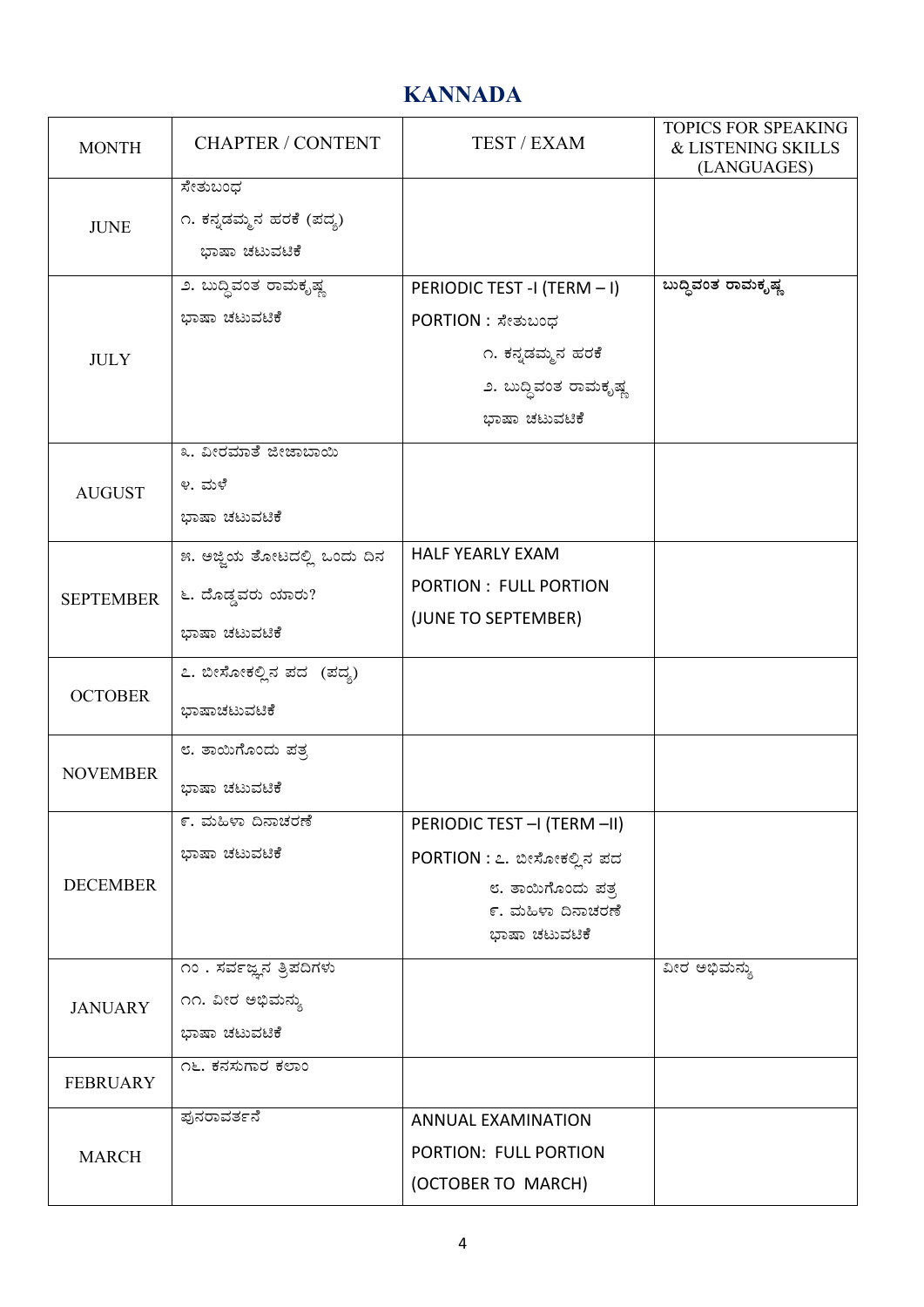#### **MATHEMATICS**

| <b>MONTH</b>     | <b>CHAPTER / CONTENT</b>                                               | <b>TEST / EXAM</b>                                     |
|------------------|------------------------------------------------------------------------|--------------------------------------------------------|
| <b>JUNE</b>      | 1. NUMBERS AND<br><b>NUMERATION</b>                                    |                                                        |
| <b>JULY</b>      | 2. ADDITION<br><b>3. SUBTRACTION</b>                                   | PT-1(TERM-I)<br>Ls: $1,2$                              |
| <b>AUGUST</b>    | <b>4. MULTIPLICATION</b><br>5.DIVISION                                 |                                                        |
| <b>SEPTEMBER</b> | <b>14.DATA HANDLING</b><br><b>REVISION</b>                             | HALF YEARLY EXAMINATION<br>Ls: $1,2,3,4,5,14$          |
| <b>OCTOBER</b>   | <b>6. MULTIPLES AND FACTORS</b>                                        |                                                        |
| <b>NOVEMBER</b>  | 12. BASIC GEOMETRICAL<br><b>CONCEPTS</b><br>7. FRACTIONS (Half Lesson) |                                                        |
| <b>DECEMBER</b>  | 7. FRACTIONS (continue)<br>8. DECIMALS(Half Lesson)                    | $PT-1$ (TERM-II)<br>Ls: $6,7,12$                       |
| <b>JANUARY</b>   | 8. DECIMALS(continue)<br>9. MONEY<br>10.MEASUREMENT                    |                                                        |
| <b>FEBRUARY</b>  | <b>13. PERIMETER AND AREA</b><br><b>11.MEASURES OF TIME</b>            |                                                        |
| <b>MARCH</b>     | <b>REVISION</b>                                                        | <b>ANNUAL EXAMINATION</b><br>Ls: $6,7,8,9,10,11,12,13$ |

#### **SCIENCE**

| <b>MONTH</b>     | <b>CHAPTER/CONTENT</b>                                                                        | <b>TEST/EXAM</b>                                                     | <b>ENRICHMENTACTIVITY</b> |
|------------------|-----------------------------------------------------------------------------------------------|----------------------------------------------------------------------|---------------------------|
| <b>JUNE</b>      | 1. THE FOOD WE EAT<br>2. MATERIALS FROM THE EARTH                                             |                                                                      |                           |
| <b>JULY</b>      | 3. SOIL<br><b>4. STATES OF MATTER</b>                                                         | <b>PERIODIC</b><br>TEST-<br>$1(TERM-I)$<br>Lesson(1,2)               |                           |
| <b>AUGUST</b>    | <b>5. PLANTS: MAKING AND STORING</b><br><b>FOOD</b><br><b>6. PLANTS: LIVING AND SURVIVING</b> |                                                                      |                           |
| <b>SEPTEMBER</b> | <b>10.SAFETYAND FIRSTAID</b><br><b>REVISION</b>                                               | <b>HALF</b><br><b>YEARLYEXAMIN</b><br>ATION-Lesson 1 to 6<br>and 10. |                           |
| <b>OCTOBER</b>   | <b>8. REPRODUCTION IN ANIMALS</b><br>9. HOW OUR BODY WORKS(1/2)                               |                                                                      |                           |
| <b>NOVEMBER</b>  | 9. HOW OUR BODY WORKS<br>(CONTINUED)<br>7. ANIMALS LIVINGAND SURVIVING                        |                                                                      |                           |
| <b>DECEMBER</b>  | 11. FORCE, WORK AND ENERGY<br><b>12.THE EARTH AND ITS</b><br>NEIGHBOURS(1/2)                  | PERIODICTEST-<br>$1(TERM-II)$<br>Lesson (7,8and9)                    |                           |
| <b>JANUARY</b>   | 12. THE EARTH AND ITS NEIGHBOURS<br>(CONTINUE)<br>13. AIR, WATER AND WEATHER                  |                                                                      |                           |
| <b>FEBRUARY</b>  | 14. KEEPING THE EARTH CLEAN                                                                   |                                                                      |                           |
| <b>MARCH</b>     | <b>REVISION</b>                                                                               | <b>ANNUAL</b><br><b>EXAMINATION</b><br>Lesson-7,8,9,11,12,<br>13,14  |                           |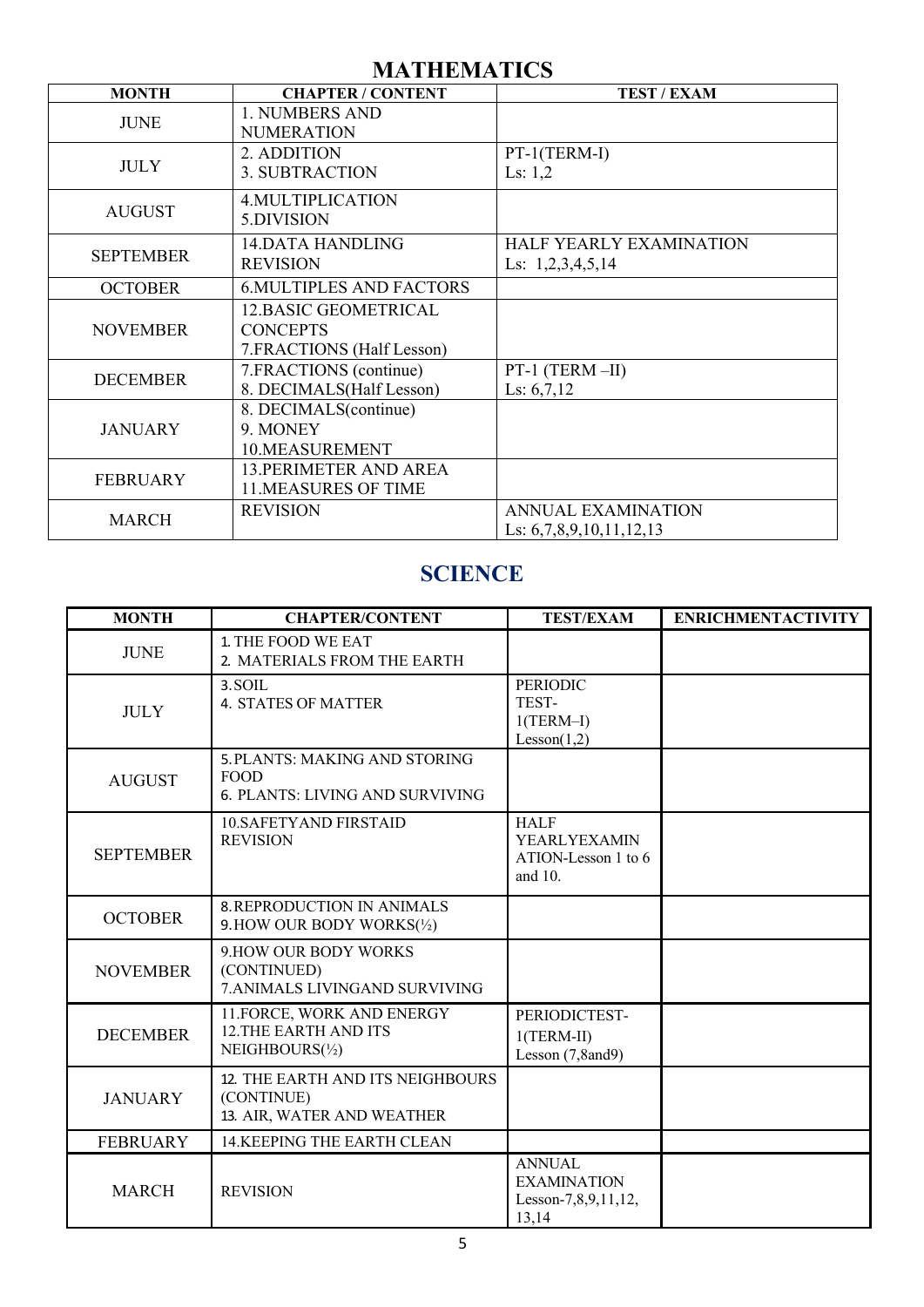## **SOCIAL SCIENCE**

| <b>MONTH</b>     | <b>CHAPTER / CONTENT</b>          | <b>TEST/EXAM</b>                                                                  | <b>MAP WORK/ ACTIVITY</b>              |
|------------------|-----------------------------------|-----------------------------------------------------------------------------------|----------------------------------------|
| <b>JUNE</b>      | Lesson-1, $2$                     |                                                                                   | Activity (Pg. no:133)<br>Political Map |
| <b>JULY</b>      | Lesson $-3, 4$                    | PT-1 TERM-I<br>1, 2, 3                                                            |                                        |
| <b>AUGUST</b>    | Lesson- $5, 6, 7$                 |                                                                                   |                                        |
| <b>SEPTEMBER</b> | Lesson- $8, 9$<br><b>Revision</b> | Half Yearly Exam<br>Lesson- 1, 2, 3, 4, 5, 6, 7, 8, 9                             |                                        |
| <b>OCTOBER</b>   | $Lesson-10$                       |                                                                                   |                                        |
| <b>NOVEMBER</b>  | Lesson- 11, 12                    |                                                                                   |                                        |
| <b>DECEMBER</b>  | Lesson- 13, 14, 15                | PT-1 TERM-II<br>Lesson-10, 11, 12, 13                                             |                                        |
| <b>JANUARY</b>   | Lesson-16, 17                     |                                                                                   |                                        |
| <b>FEBRUARY</b>  | Lesson-18, $19$                   |                                                                                   | Activity: (Pg.no: 136)<br>Map Work     |
| <b>MARCH</b>     | Revision                          | <b>Annual Exam Portions:</b><br>Lesson- 10, 11, 12, 13, 14, 15,<br>16, 17, 18, 19 |                                        |

### **COMPUTER SCIENCE**

| <b>MONTH</b>     | <b>CHAPTER / CONTENT</b> | TEST / EXAM                                  |
|------------------|--------------------------|----------------------------------------------|
| <b>JUNE</b>      | Chapter:1                |                                              |
| <b>JULY</b>      | Chapter :2,4             | PT1 Portions:<br>Chapter: 1,2                |
| <b>AUGUST</b>    | Chapter: 4(Cont)         |                                              |
| <b>SEPTEMBER</b> | Revision                 | Term1Exam Portions: Chapter: 1,2,4           |
| <b>OCTOBER</b>   | Chapter: 5               |                                              |
| <b>NOVEMBER</b>  | Chapter: 6               |                                              |
| <b>DECEMBER</b>  | Revision                 | PT1 Portions:<br>Chapter: 5,6                |
| <b>JANUARY</b>   | Chapter:7                |                                              |
| <b>FEBRUARY</b>  | Chapter:8                |                                              |
| <b>MARCH</b>     | Revision                 | Term2 Exam Portions: Chapter: 5,6,7<br>and 8 |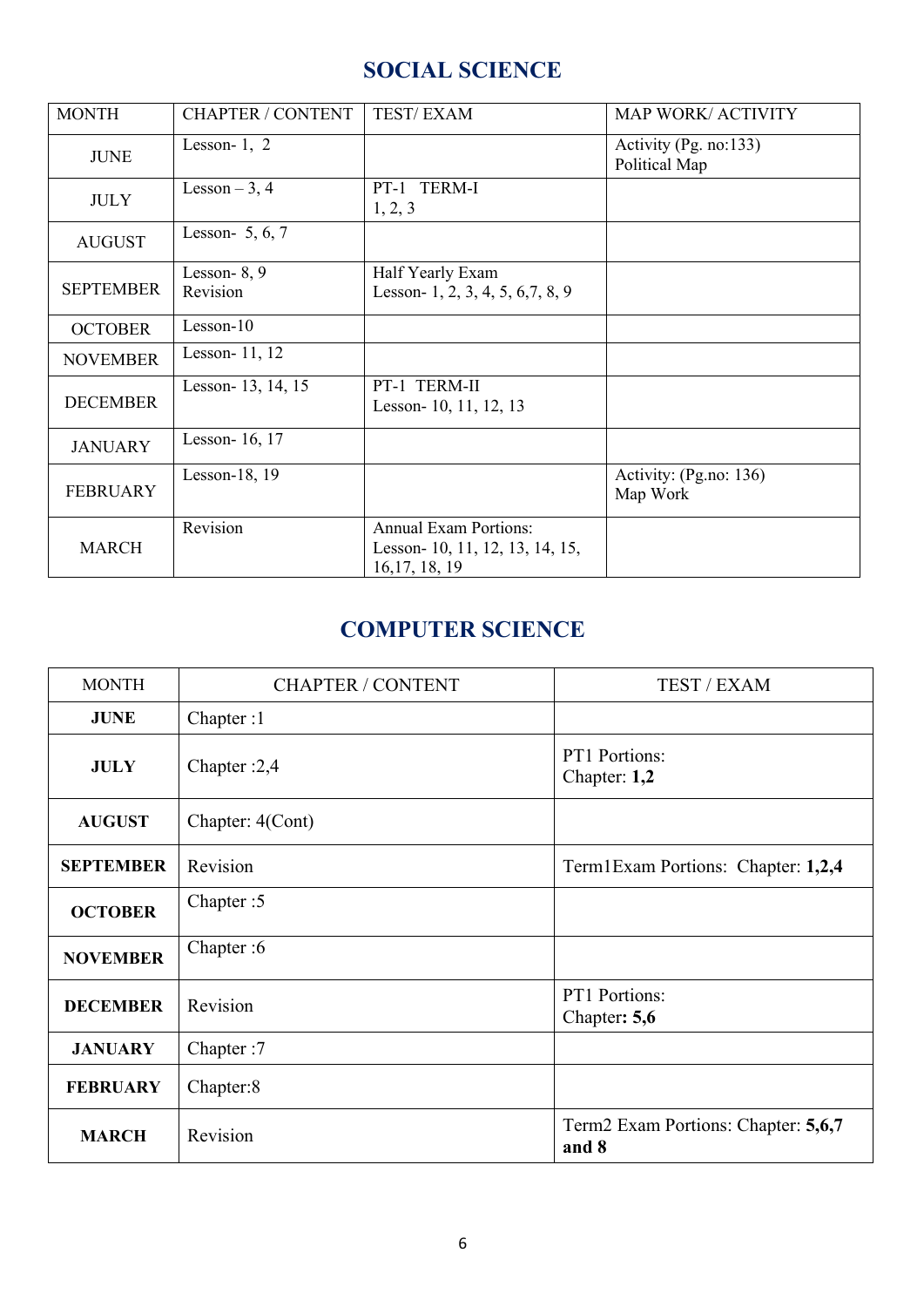# **ART & CRAFT**

| <b>MONTH</b>     | <b>CHAPTER/CONTENT</b>        | <b>TEST/EXAM</b>   | <b>ART &amp; CRAFT</b><br><b>ACTIVITY</b> |
|------------------|-------------------------------|--------------------|-------------------------------------------|
| <b>JUNE</b>      | <b>Basic Geometric shapes</b> |                    |                                           |
|                  | drawing                       |                    |                                           |
| <b>JULY</b>      | Fruits drawing with           |                    | Activity                                  |
|                  | colouring                     |                    |                                           |
| <b>AUGUST</b>    | Animal drawing with           |                    | Flag activity                             |
|                  | colouring                     |                    |                                           |
| <b>SEPTEMBER</b> | Vegetable drawing with        | <b>HALF YEARLY</b> | Vegetable activity                        |
|                  | Colouring                     | <b>EXAMINATION</b> |                                           |
| <b>OCTOBER</b>   | Flower drawing with           |                    | Diwali activity                           |
|                  | colouring                     |                    |                                           |
| <b>NOVEMBER</b>  | Landscape drawing with        |                    | Collage work                              |
|                  | colouring                     |                    |                                           |
|                  | Christmas tree, snow          |                    | Christmas activity                        |
| <b>DECEMBER</b>  | man drawing with              |                    |                                           |
|                  | colouring                     |                    |                                           |
| <b>JANUARY</b>   | Warli Art drawings            |                    | Sankranti activity                        |
| <b>FEBRUARY</b>  | Cartoon drawings              |                    | Paper folding activity                    |
| <b>MARCH</b>     | Mandala Art drawings          | <b>ANNUAL</b>      |                                           |
|                  |                               | <b>EXAMINATION</b> |                                           |